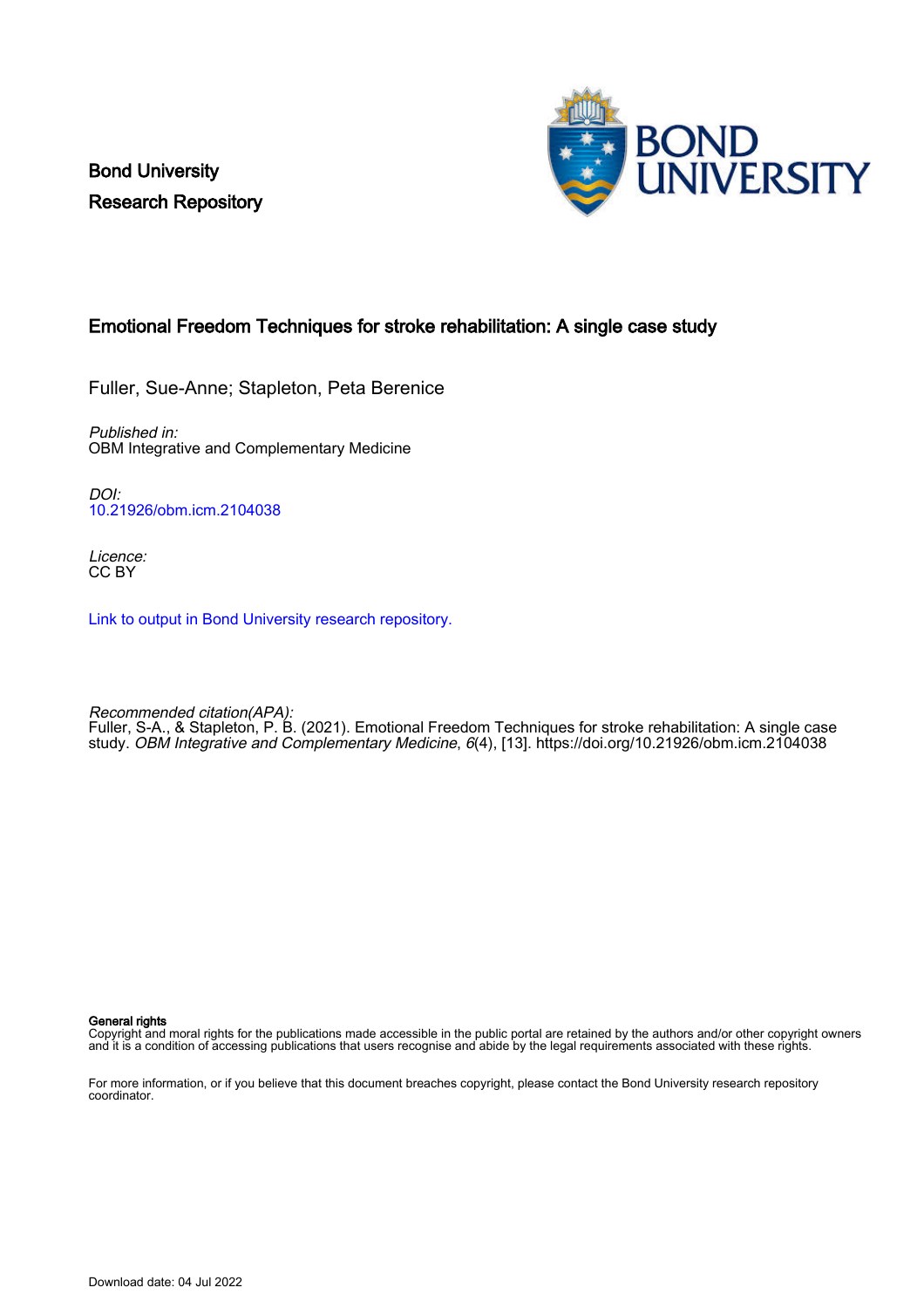

Case Report

# **Emotional Freedom Techniques for Stroke Rehabilitation: A Single Case Study**

Sue Anne Fuller <sup>1, †</sup>, Peta Stapleton <sup>2, †, \*</sup>

*Complementary Medicine*

- 1. Finding Me with EFT, Labrador, Queensland, Australia; E-Mail: [hello@sueannefuller.com](mailto:hello@sueannefuller.com)
- 2. School of Psychology, Bond University, Queensland 4229, Australia; E-Mail: [pstaplet@bond.edu.au](mailto:pstaplet@bond.edu.au)
- † These authors contributed equally to this work.
- \* **Correspondence:** Peta Stapleton; E-Mail: [pstaplet@bond.edu.au](mailto:pstaplet@bond.edu.au)

**Academic Editor:** Gerhard Litscher

**Special Issue**: [Mind-Body Approaches that are Revolutionizing the Health Field](http://www.lidsen.com/journals/icm/icm-special-issues/mind-body-approaches)

| <b>OBM Integrative and Complementary Medicine</b> | <b>Received: June 17, 2021</b> |
|---------------------------------------------------|--------------------------------|
| 2021, volume 6, issue 4                           | Accepted: October 13, 2021     |
| doi:10.21926/obm.icm.2104038                      | Published: October 26, 2021    |

## **Abstract**

A 37-year-old female with a history of complex trauma, anxiety and depression was treated with Emotional Freedom Techniques (EFT) supplemented with guided imagery within the first 24 hours of having a stroke that affected the right side. CT scans indicated a haemorrhage and brain clot. Surgery was delayed as another seizure was expected. Interventions occurred during COVID-19 restrictions. The patient then engaged in 90 minutes of EFT every day over the course of a week while in hospital. After seven days she was discharged, and there were significant reductions in depression, anxiety and pain, and mobility returned. Upon discharge the patient had evident improvement in balance and coordination and successfully completed a driving test within the weeks that followed. Subsequent CT scans reveal very little scaring or evidence of the stroke, blood pressure remained stable, and no medication was warranted. This case study presents the practitioner's perspective of the sessions provided.



© 2021 by the author. This is an open access article distributed under the conditions of the [Creative Commons by Attribution License,](http://creativecommons.org/licenses/by/4.0/) which permits unrestricted use, distribution, and reproduction in any medium or format, provided the original work is correctly cited.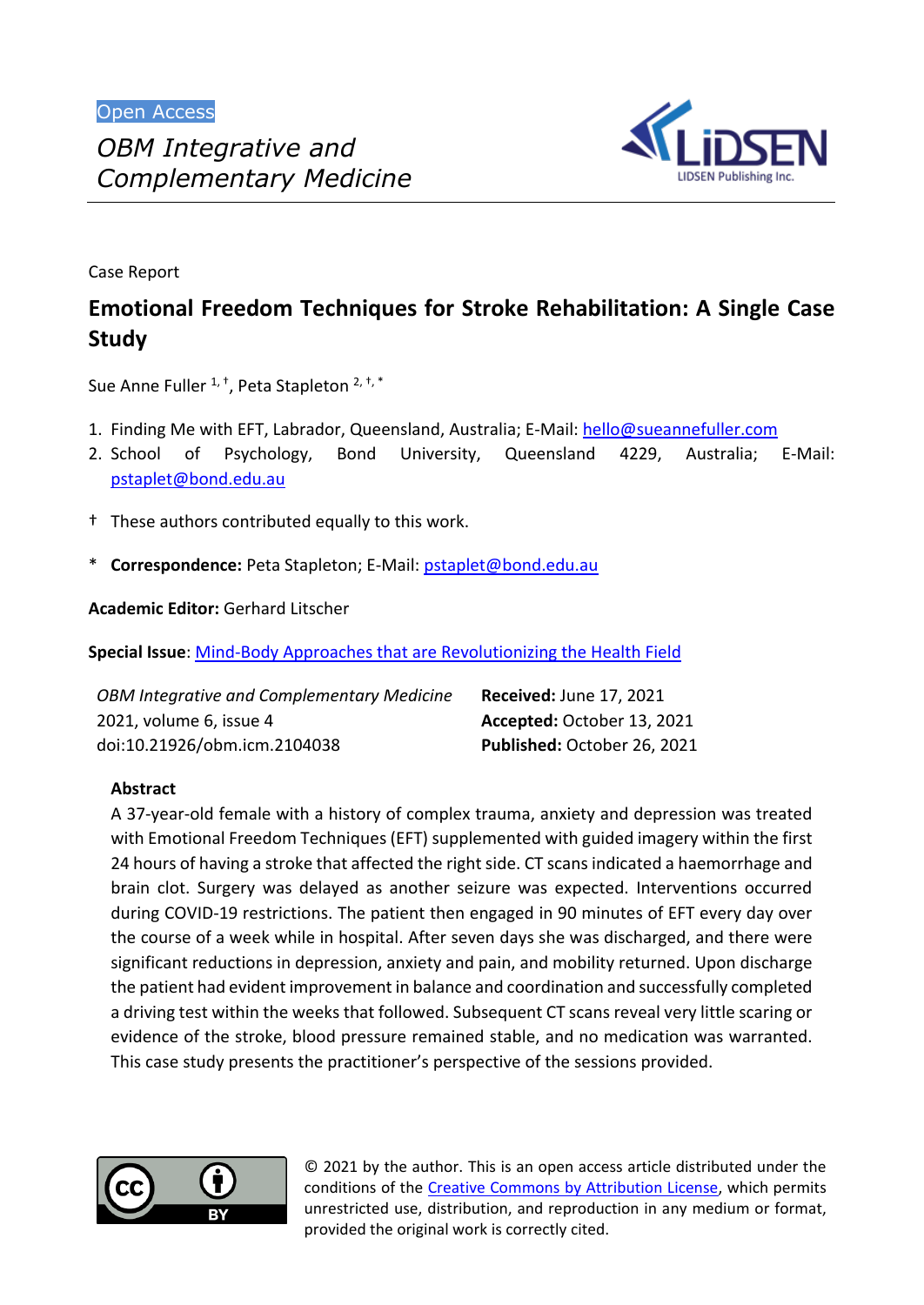## **Keywords**

Stroke; emotional freedom techniques; tapping; guided imagery; visualization; cerebral; single case; depression; anxiety; trauma

#### **1. Introduction**

Stroke is the leading cause of long-term disability causing significant morbidity and mortality worldwide [1]. The majority of strokes are ischemic (caused by a blockage of an artery) although hemorrhagic strokes (the rupture of a blood vessel) also occur. Both conditions cause local hypoxia that damages brain tissue and results in significant functional and mood issues. While stroke is often more likely to occur with age, it often affects patients under 65 years [2]. Reports suggest 10% occur in patients younger than 50 years (termed young stroke; [3]) and two million young people each year worldwide are affected by young stroke [3]. Researchers and health professionals typically agree that contributing risk factors range from an unhealthy diet, smoking habits, high blood pressure and diabetes [2], however the casual link between these factors in young stroke is considered weak [4].

Complications from stroke include physical and functional disabilities, emotional complications and cognitive deficits. A Swedish study of stroke survivors indicated assistance with balance and walking difficulties to be a priority in older adults, while young stroke patients ranked post-stroke fatigue the highest need [1]. While stroke has now transitioned from an untreatable, unpreventable disease to a highly treatable and preventable disease, post-young stroke quality of life has been proposed to be affected by level of cognitive dysfunction, depression symptomology and poststroke complications (e.g., epilepsy, [3]). Treatment in this age group is considered paramount. While researchers do agree rehabilitation strategies should be individualized [1], stroke rehabilitation typically focusses on reducing disabilities and handicaps to improve independence [5]. Young stroke patients are expected to have a better functional prognosis compared to older patients [6-8] yet have been found to have a worse prognosis regarding memory, anxiety, and depression [9, 10].

## *1.1 Post Stroke Mood Issues in Young Stroke Patients*

Post stroke depression has been reported to affect approximately one-third of individuals [11], however there is no consensus for treatment for mood issues post stroke. The most current Evidence-Based Review of Stroke Rehabilitation [11] indicates goal-setting programs or home visits may not be beneficial for improving mood related outcomes [12], and that traditional talk therapies such as Cognitive Behaviour Therapy (CBT) does not improve activities of daily living or quality of life [13, 14]. The literature is mixed regarding the effectiveness of CBT for improving post-stroke depression [13] and also mixed for music therapy [15], physical activity [16], and speech therapy for mood concerns [17-18].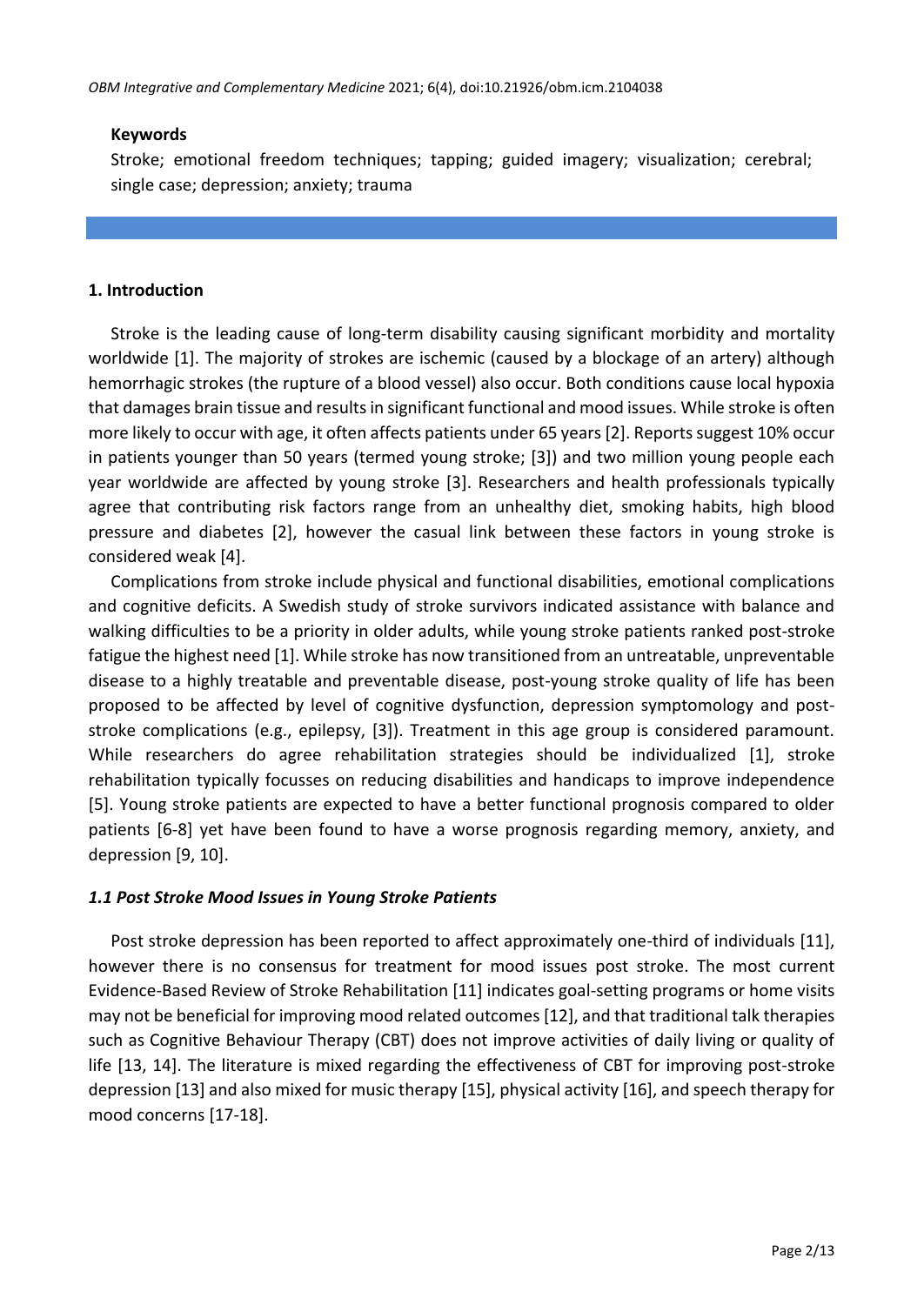#### *1.2 Emerging Psychological Interventions*

Given the percentage of patients reporting mood and psychosocial problems post stroke [11], a significant amount of studies has explored possible interventions to prevent and/or treat psychosocial problems [19-22]. While the effects are modest, information, emotional support, practical advice and motivational support are all cited as being vital in the rehabilitation stage [23]. Psychological intervention for this group is as essential as physical rehabilitation, and as nurse Lanza (2006) shared post her own stroke "If stroke only caused paralysis and a danger of death, it would be a terrible affliction, yet the biggest tragedy of stroke lies in its mental effects" [24].

One emerging psychological intervention centred around reducing stress is Emotional Freedom Techniques (EFT). While EFT has not yet been subjected to clinical trials for stroke patients, case studies indicate promising outcomes. EFT is a manualised evidence-based stress reduction technique that utilises elements of cognitive therapy with physical stimulation of acupressure points [25]. Efficacy has been established for depression, anxiety, phobias, and posttraumatic stress disorder (PTSD, [26]) and changes in biochemistry such as cortisol, blood pressure, immunity and an epigenetic potential to affect gene expression associated with PTSD symptomology has been established [27-30]. Systematic reviews and meta-analyses have indicated large effects for anxiety, depression and PTSD [31-34]. EFT is suggested to affect amygdala activity, and the hippocampus (memory), both of which play a role in the decision process when one decides whether something is a threat. EFT has also been shown to lower cortisol levels [27, 28] and deactivate neural mechanisms that trigger undesirable emotions or behaviours. It is therefore logical that reducing this limbic system hyperarousal will allow for greater prefrontal cortex activity.

The EFT process involves patients rating a concern (e.g., distressed feeling or discomfort) on a Subjective Unit of Distress scale (SUDS [35]) zero to 10. A subjective measure of zero would represent an absence of distress and 10 would be the highest rating. Patients then vocalise their distress in a setup statement accompanied by an acceptance statement while physically tapping with two fingers on the side of the hand point (see Figure 1). For example, "Even though I have this worry about xxxx, I accept I feel this way". The patient then manually stimulates (taps) the acupressure points in Figure 2, while stating a reminder phrase from the setup statement (usually the main concern e.g., "this worry"). The process is typically repeated until the patient's SUDS rating is low.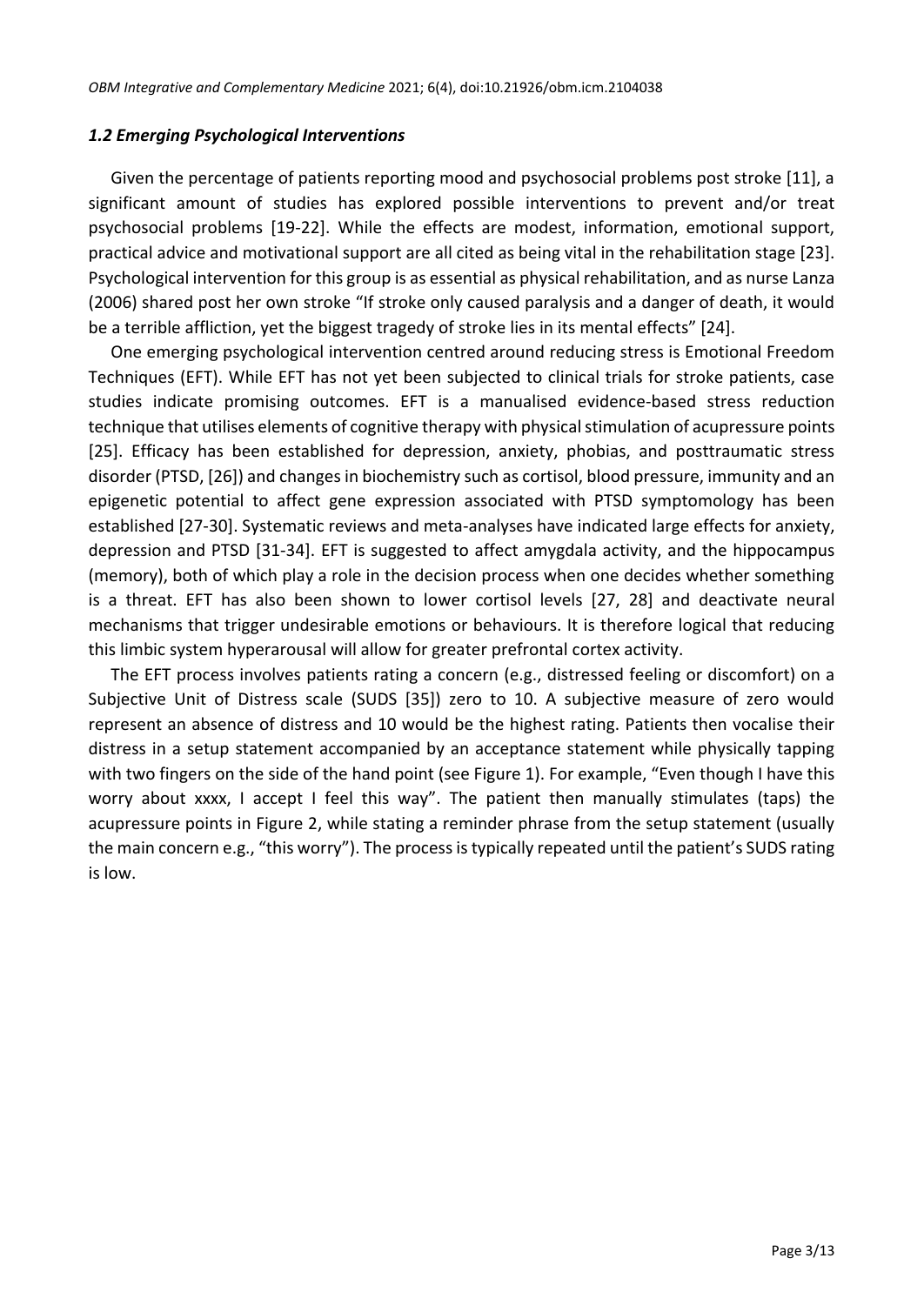

**Figure 1** Side of the hand EFT Acupoint. Copyright granted Peta Stapleton, 2019.





## *1.3 The Present Study*

This paper focuses on the application of EFT for a young stroke patient during the first week postincident. Because single case study designs provide rich qualitative information about relevant phenomenological processes [36], this is an appropriate way to explore the patient's experience and outcomes. This case study is not a report of quantitative outcomes, but a single narrative as a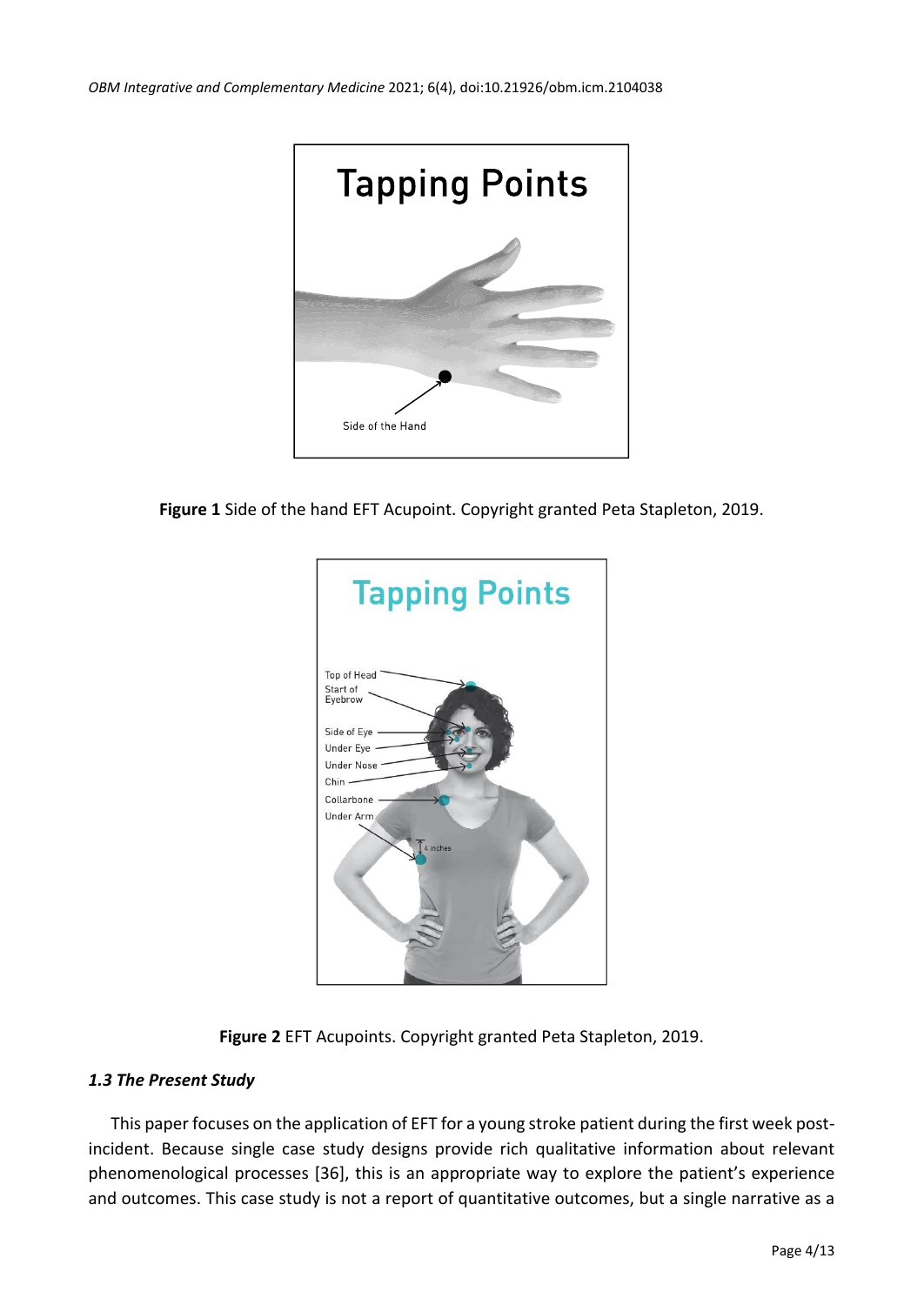way of learning through story. The narrative also presents the practitioner's perspective of the sessions, and examines the patient's journey through the practitioner's eyes. It is not designed as a teaching tool of how to apply EFT for post stroke for readers.

# *1.4 Approach*

While research through narrative may typically focus on communication styles between patient and practitioner, or personal illness experiences, this case study was not pre-designed. The nature of young stroke occurs without warning, and it was only in the months following the incident did the EFT practitioner shape and process her therapy notes to share the story. Thus, a strict interpretive and phenomenological tradition has not been utilised here, although the practitioner's commentary is presented.

# **2. Method**

# *2.1 Participant Information*

The patient was a 37-year-old female with a history of complex trauma, anxiety and depression. She had been receiving a disability pension due to her high anxiety, complex PTSD and severe depression. Her typical tolerance to stressful situations was extremely low. She had previously had two near-fatal car accidents and other life-threatening experiences resulting in a phobia related to hospitals and confinement.

The patient suffered a haemorrhagic stroke that affected the right side. Surgery addressed the bleed and a brain clot. Because no cause could be medically identified, the patient was not prescribed any medication during her eight-day admission other than paracetemol.

## *2.2 Practitioner Information*

The first author was next of kin (her mother) and also a certified EFT practitioner and because of this was able to have daily contact through the hospital. The interventions were delivered via telephone due to her daughter being in isolation.

## *2.3 Overview of the Sessions*

Sue-Anne outlines the nature of the neurological event (for the purpose of this narrative):

*"My daughter was behind the wheel of the car when she had a stroke at the property gate of her home. It left her paralysed down her right side and understandably, terrified. She was unsure how long she lay on the road beside her car until someone found her. She was unable to move".*

Scans at the local country hospital revealed a brain bleed (haemorrhage) and blood clot. She was immediately flown to another State for emergency neurological assessment. Quarantine restrictions due to COVID-19 resulted in her being in isolation. The patient was prepared for surgery to stem the bleed, although the timing was uncertain due to the external lockdown.

Because of her daughter's traumatic history and low tolerance of medical services Sue-Anne shares her concerns as a mother:

*"I feared she might not have the will to live. I was feeling trapped, as I couldn't be at her bedside and overwhelmed by the thought of her being alone. I made the decision to be emotionally present*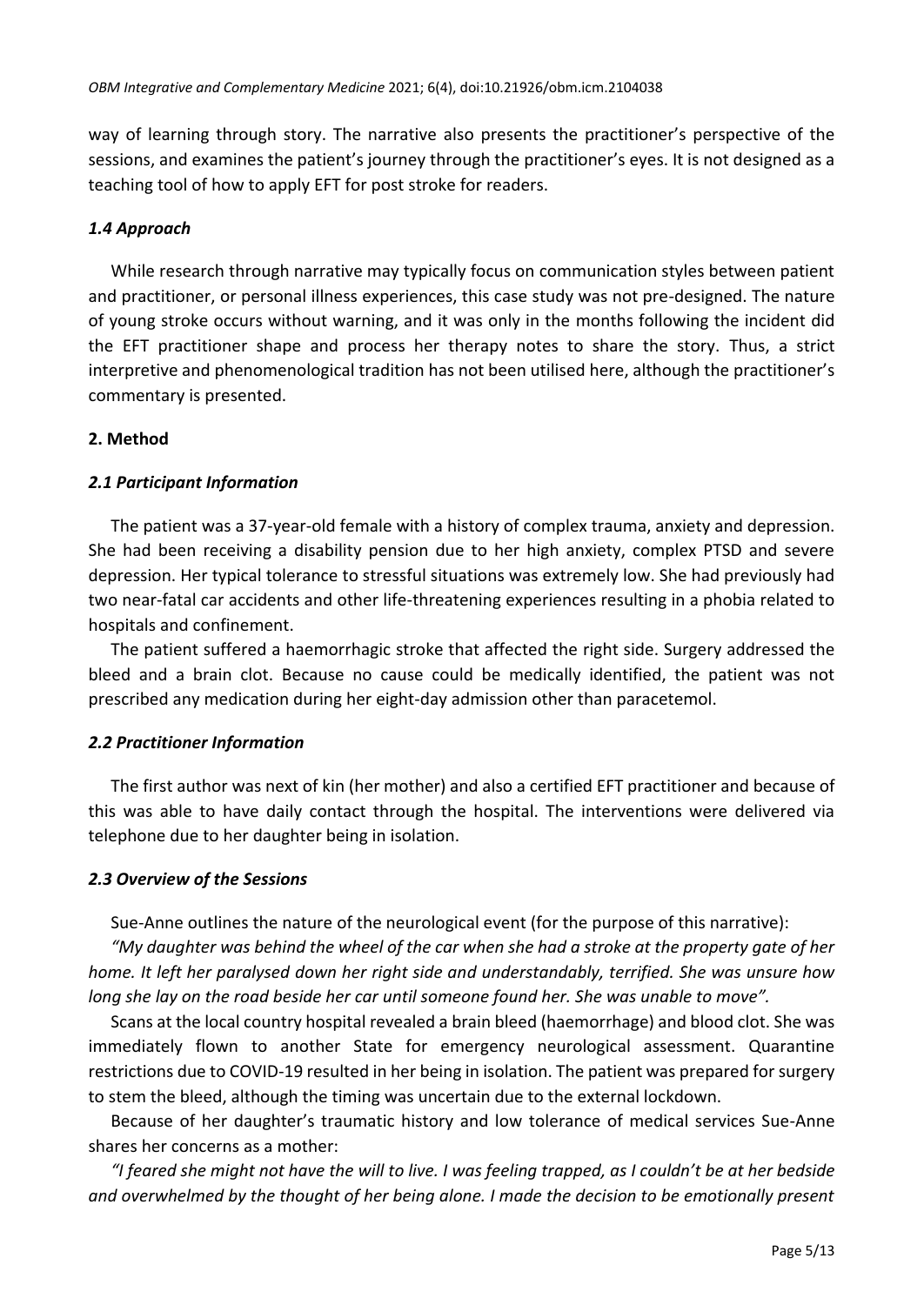*and support her with my somatic training approaches. I consciously began to 'hold space' for her healing and highest good. In the past I have felt overwhelmed by my children's challenges. This time*  was different; I had a sense of certainty as I had committed to my own personal peace procedure *years prior (a process in EFT) and had a strong sense of inner peace."*

Sue-Anne is a trained Neuro Linguistic Programming and EFT practitioner and began to use these approaches for her own personal overwhelm and worry. She shares the next step once her daughter had surgery:

*"Thankfully, once she (her daughter) was assigned a bed, she agreed to work with me as she did not know what else to do. Her mind was already spinning with anxiety, she was rehearsing how much worse her life was going to be if she was confined to a wheelchair. Some years prior she was given a dose of the incorrect medication while hospitalised and suffered a negative reaction to the point of becoming paralysed by fear. She remembered the relief from our tapping experience then and agreed to work with me daily, via FaceTime, to ease her emotional distress."*

At this point the hospital staff assisted her daughter with accessing Facetime on her cell phone, with Sue-Anne, she began tapping on presenting issues. The frequency was daily, often twice a day for 90 minutes at a time.

While her daughter did not have pain, her body felt numb and heavy. The lifeless weight of her right side, from head to toe terrified her and this was potentially her future reality. Tapping sessions focussed on these aspects and presenting issues.

Sue-Anne describes the general pattern of their sessions on Facetime:

*"Our sessions usually began with tapping and breathing to bring my daughter to a felt-sense of body state regulation. Some days we tapped on a story title, this helped to keep her safe (e.g., "'My life keeps getting worse"). I simply worked with whatever was the most urgent matter at the time. Sometimes I guided her mindfully to focus on interesting aspects of her room or the sound of my voice to help with grounding, as she had a habit of spacing out.*

*Each session focussed on calming her nervous system by focusing on her breath and tapping on the specific presenting issue that session. I didn't include body sensations or emotions until the SUDS level dropped. An example was "Even though I can't believe it, I'm here now doing the best I can. Reminder phrase, I can't believe it".*

Other reminder phrases that were used included:

*"I can't find the words", and "This is too much for me".*

*Once the SUDS dropped below 5 out of 10 we tapped on felt body sensations and emotions. For example, "Pounding heart, all this worry, tight jaw, thumping headache, all this numbness, tired and exhausted".*

*Thankfully her speech was only mildly impacted, and we were able to notice marked improvements in her articulation fairly quickly.*

*It was important she was able to soothe herself with the EFT technique. She found it helpful to use it on herself in my absence, particularly to ease minor frustrations such as feeding herself with her less dominant hand and also craving a cigarette (which she could not have inside)."*

Sue Anne highlights that because of her daughter's previous negative experiences in the hospital setting, most interactions with medical staff were very triggering for her. Because of COVID-19 they were wearing protective clothing and their faces were covered (masks) and the lack of facial contact resulted in her feeling hypervigilant, nauseated and she could not sleep. Sue-Anne shares: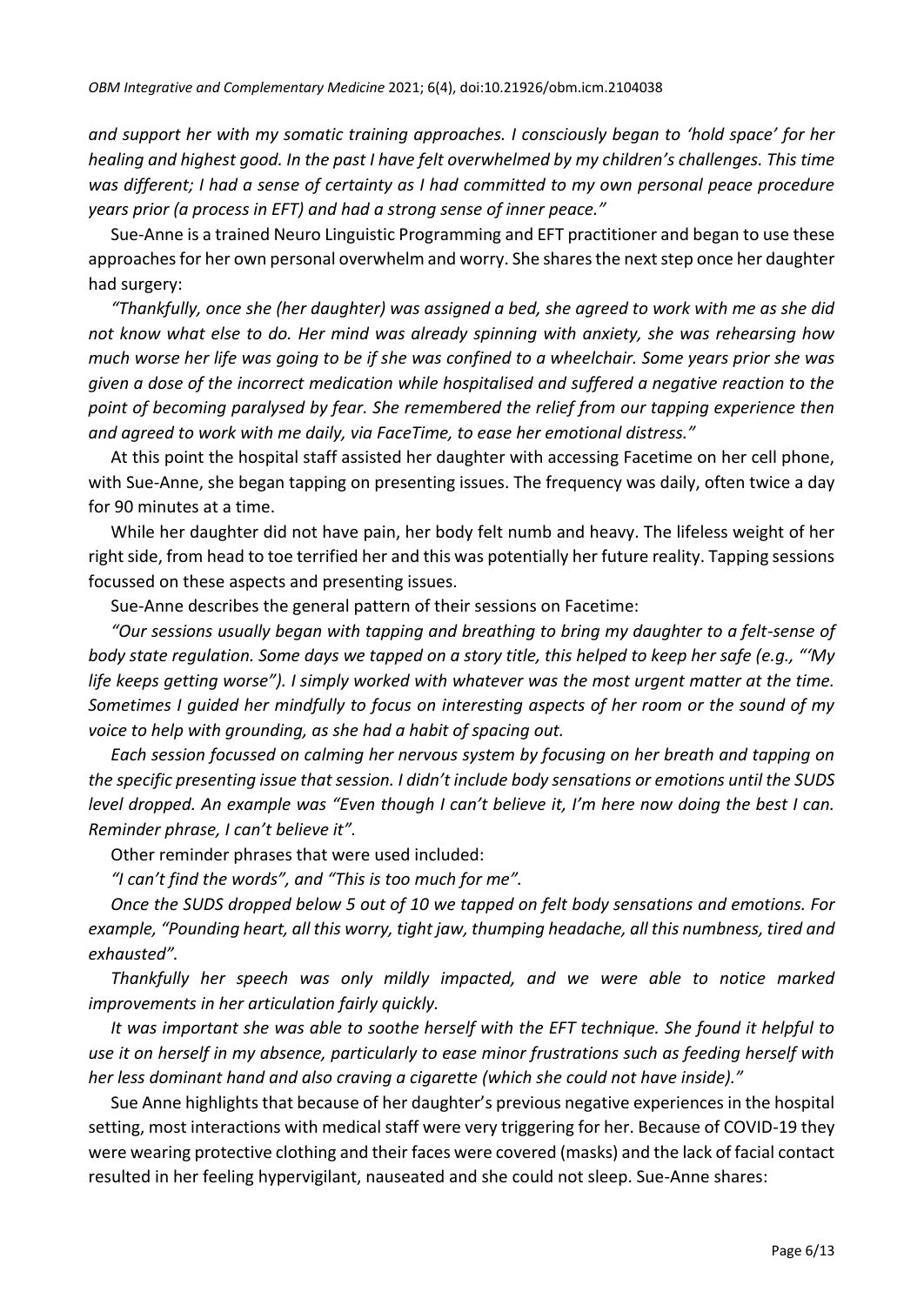*"She (daughter) began suffering flashbacks of traumatic unresolved memories in her sleep and during the day. Her brain was hyper alert as she scanned all the possible horrific, imagined, future events that may occur (including a potential seizure). However, if she felt, saw, heard or imagined anything distressing we tapped on it. On average we tapped for 90 minutes every day. She also applied the stress management technique to her negative thoughts in between our sessions. The idea of being aware of her thoughts was quite confronting at first, as she usually had a few strategies to avoid or suppress her feelings (e.g., cigarette smoking & alcohol consumption). A typical example setup statement was "Even though I have resistance to being aware of my thoughts, I have too many uncontrollable thoughts, I accept myself anyway."*

#### 2.3.1 A Set Back

On the third day her daughter received the prognosis that she may never walk again from one specialist. Another gave some hope saying she had some chance of regaining a little mobility, however it would take at least six months of 'hard work' in the hospital Rehabilitation Unit.

Sue-Anne shares:

*"The doctor's report and prognosis were highly distressing and threatened to counteract my daughter's progress. The words kept looping in her head. This news had struck a core wound of feeling 'helpless' and it derailed her. She was again contracted by fear. It reminded her of her old story, 'Nobody helps me, I can't be helped'".*

These reactions were targeted with EFT in the daily sessions and her daughter became more relaxed and coherent. She began questioning the possibility of a different outcome. This provided a profound pivotal moment and her daughter stated: *"No -body knows what my body, mind and spirit are capable of, not even me. I'm going to believe I will walk again, and it won't take six months."*

Because her daughter had a clear intention and a goal, Sue-Anne reported her confidence increased by the hour. Sue-Anne shares:

*"It was delightful to witness the shift in her thinking. She began to express all the things in her life she had previously taken for granted. Her persona changed and she started to feel movement in her fingers and toes."*

#### 2.3.2 Supplementary Interventions

It was at this time Sue-Anne introduced her daughter to active visualisation techniques which she reframed as a way to 'play' with her daughter's over-active mind. After a session using EFT, her daughter was able to visualise her limbs moving. She imagined each movement, the thought of taking a step, the message being sent from her brain to her nervous system, bones and muscles.

Sue-Anne shares the process:

*"The exercise of visualising green healing energy flooding her injured brain gave her a sense of excitement. Guided meditation allowed her shrink to the size of a particle and enter into her skull to locate the sites of her brain trauma. She imagined herself cleaning the injured tissue. She had seen the scans and x-rays, and these provided her with a clear picture of the affected sites. Using her imagination, she was able to lovingly perform imaginary surgery and remove the damaged tissue."*

This exercise also became the content for EFT set up statements. For example, they said "Even though my brain is inflamed and bruised, I accept how I feel about myself and my body".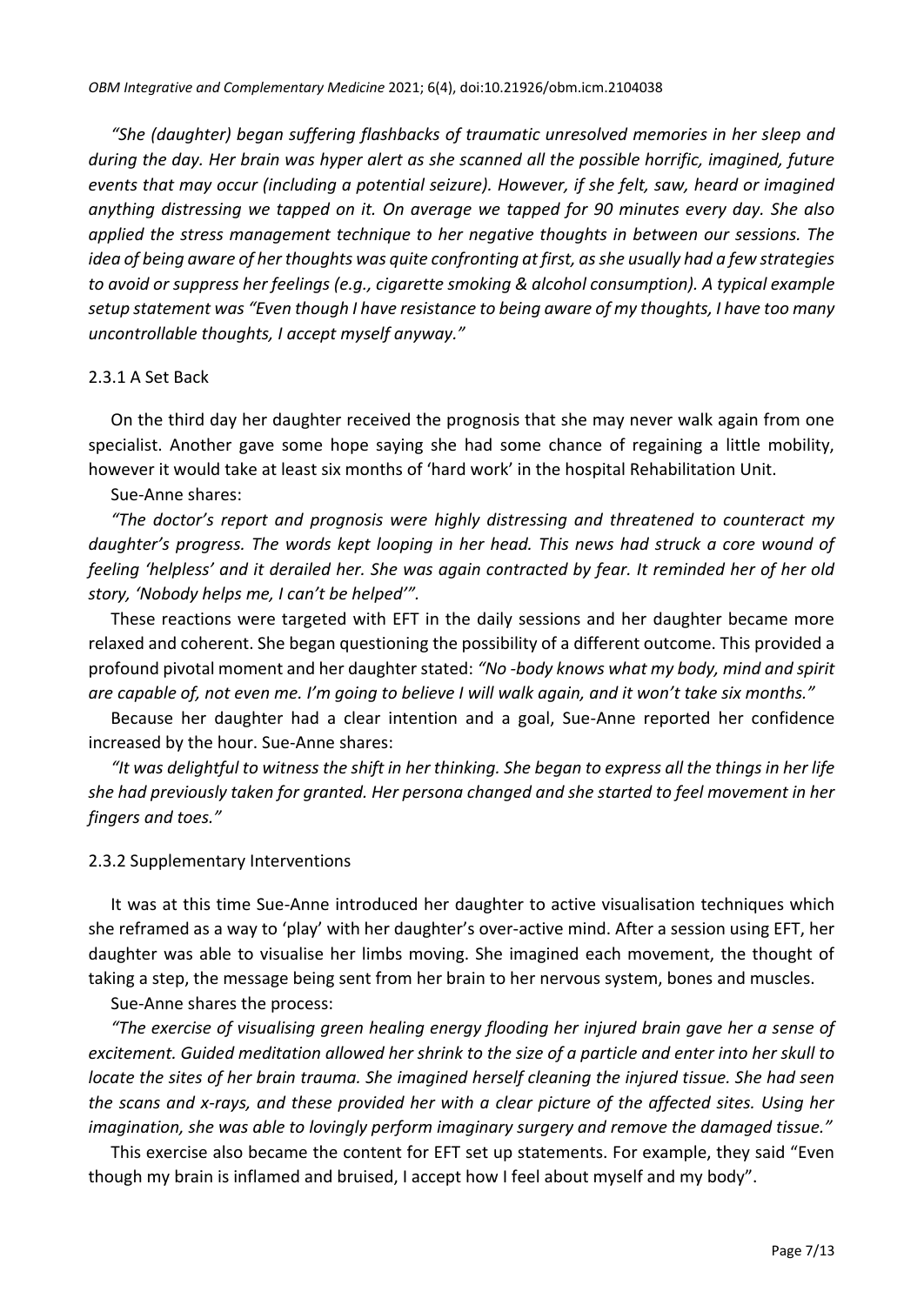Can you imagine Sue-Anne's surprise less than a week after hospitalisation when her daughter announced she had, 'stood up,' by herself! Her daughter had woken that day with a clear picture of herself standing unassisted and the words 'I can do this!' in her mind. She used the left side of her body to manoeuvre herself off the bed. The nurse came in to see her standing there. While she was not able to move from that position and initially felt completely off balance, she was beside herself with excitement.

From this point her daughter began shuffling slowly, and while she reported it was exhausting, she kept focusing on the image in her mind – of walking and driving again. She had one picture in her mind: that she was going to walk and drive again.

Sue-Anne's daughter was flown back to the Rehabilitation Unit in her home State eight days after the stroke. The doctors confirmed she was making an outstanding recovery and they had no doubt she would walk again. Sue-Anne continued to work via Facetime addressing her daughter's fears as they arose, particularly her flashbacks about driving.

Sue-Anne's daughter was released from Rehabilitation after two weeks. Several weeks later she passed a test to be able to drive again. The following neural scans reveal very little scaring or evidence of the stroke. She has not been prescribed any medication. And her blood pressure remained stable. She was quick to reach out if she felt overly stressed or anxious however, these incidences became less and less frequent. Sue-Anne's daughter was surprised when she noticed she was driving on the freeways without any anxiety, and instead felt calm and at ease.

At the time of this article (some three months post-stroke) Sue-Anne's daughter's right arm sometimes shakes if she becomes overly tired or physically pushes herself too far. However, the traumatic memory of the stroke appears to have been transformed. It is now simply a story about something that happened to her, and she has no compulsion to keep reliving it. In fact, there are aspects of the experience she cannot remember, as the memory appears to have been changed. Her daughter commented *"It sometimes seems as if the whole stroke thing was a dream".*

Sue-Anne comments on the conclusion of this journey with her daughter: *"I am forever grateful for the powerful tool of tapping. I was confident in meeting my child at the place of her pain, confusion and overwhelm. I am not so sure we would have achieved this degree of positive intervention and fast outcome if we had not had this life-changing, evidence-based tool at our fingertips. It certainly delivered hope and results in an extraordinary situation. In my heart, I believe we were instrumental in a miracle. Words cannot express my utter faith in these techniques to align the mind and body to the realm of the profound and the body's innate wisdom to heal".*

#### 2.3.3 Final Reflection

Sue-Anne reflected in the 12-months after the incident:

*"I'm still mind boggled how she [daughter] managed to cut through all those distractions and addictions to create such outstanding Tapping results in what she would perceive as an alienating and hopeless situation. Plus, she had very little faith in the process as she was convinced, she was beyond help. The process created deep inner miracles. Her personality has had a makeover, she's far more grounded in herself."*

Sue-Anne contemplated that while her daughter's event was unexpected and difficult, she was in wonder of how impactful and life-changing EFT was for her, perhaps because it was delivered in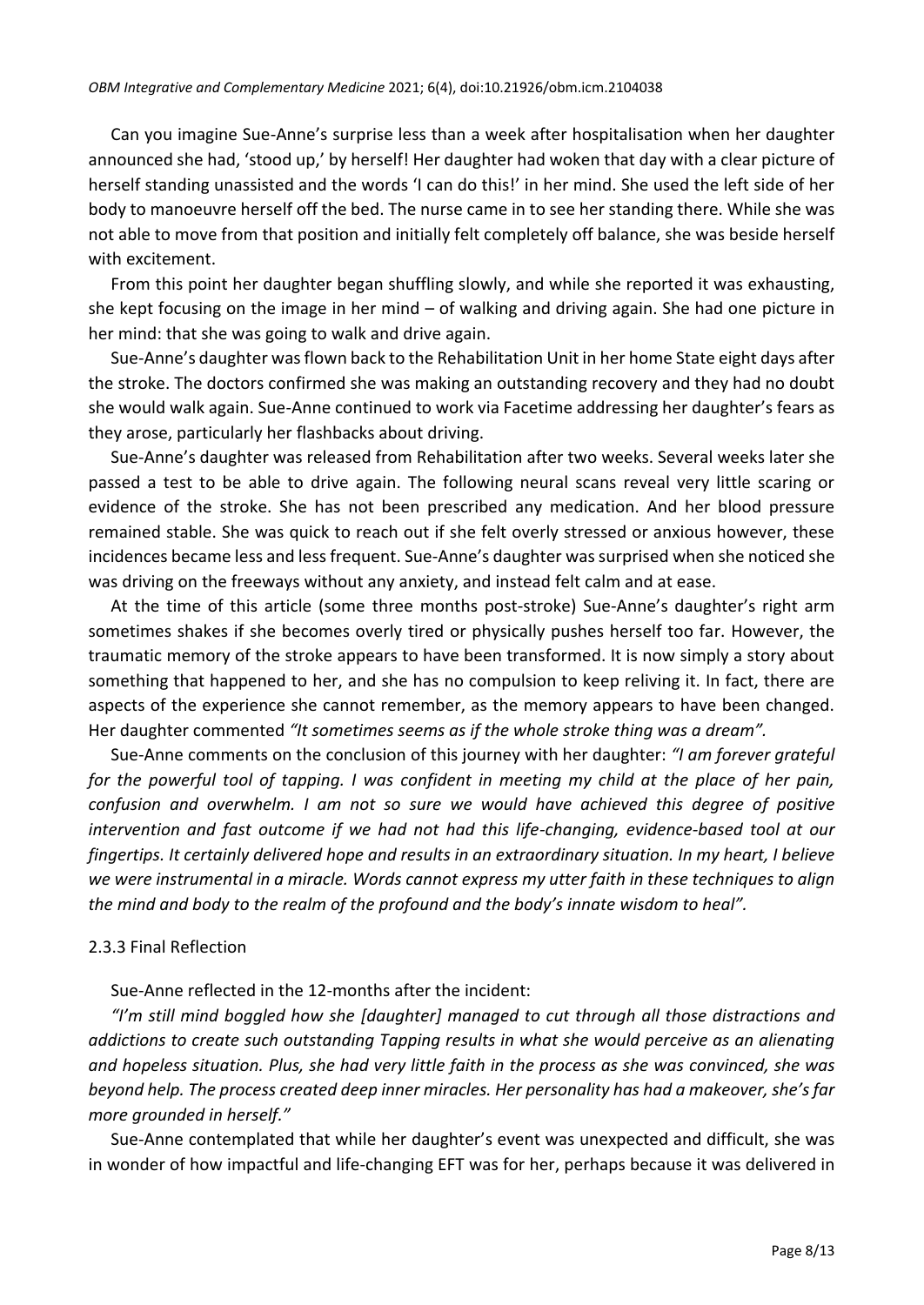the 10-day window. She expressed hope that describing the narrative would help to raise awareness in the traditional fields of how techniques such as EFT may support the healing process.

#### **3. Discussion**

Medical literature commonly refers to a critical period for patients where the maximum outcome will be achieved. Termed a 'window of opportunity' [37] this period is significant for many medical conditions and can range from hours to months. For trauma patients, it has been suggested there is a golden hour or silver day after injury, and that it is paramount for recovery that treatment be swift [38].

Animal research too has since identified a 10-day window of time that exists immediately after a traumatic event before significant neuron and synaptic changes happen [39]. A single stressful event appears to increase amygdala activity, not immediately, but after a 10-day period. Dependent on the molecule N-Methyl-D-Aspartate Receptor (NMDA-R), an ion channel protein on nerve cells known to be crucial for memory functions, the brain's architecture appears to be malleable to change after this period. The increase in glutamate levels with stress in the amygdala appears to be long lasting and the authors propose this increase could act on NMDA receptors to create an ideal situation that eventually leads to a delayed formation of new dendritic spines and delayed strengthening of the structural basis of synaptic connectivity [39]. The delayed effects proposed may therefore have implications for interventions post event, and ideally within the first 10-days. The suggestion is that interventions that target inactivation of NMDARs in the amygdala may block the delayed effects on synaptic connectivity, and therefore future chronic stress conditions.

The presented case study and the timing of the EFT treatment may have impacted this receptor and intervened with glutamate levels, amygdala activity and formation of new dendrite spines that would assist with memory formation. Research suggests the nervous system is capable of plasticity and the dendritic spine is suggested to be the major site of this activity [40]. Dendritic spine development is known to be affected by brain trauma [40] and is also implicated in psychiatric symptomology such as addiction [40], Autism [41], Alzheimer's disease [42], and memory and learning [40]. Dendritic spine alterations can occur in minutes (often linked to initial memory formation) and increased alterations over time affecting storage of long-term memories. When brain injury (e.g., stroke) interferes with this process, neural cell death and dendritic spine degeneration occurs. This degeneration and synapse loss may significantly contribute to functional impairments post traumatic brain injury.

## *3.1 Limitations and Further Opportunities*

It is acknowledged that the intervention in this case was delivered by the client's mother. Although she was a certified EFT practitioner, it does raise ethical questions of bias and potential transference. Furthermore, the intervention was delivered via Facetime and the client did have a brain injury, possibly affecting the validity of the sessions. However, given the nature of the pandemic at the time, and the inability of another trained practitioner to visit in person, her mother as next of kin was the only approved person for contact. In this case it was possibly the most appropriate way to support the client. Finally, often narratives and personal experiences as a research strategy are focused on the participants' stories, but in this case the lived experience and context was provided by the practitioner. Future research in this area would benefit from the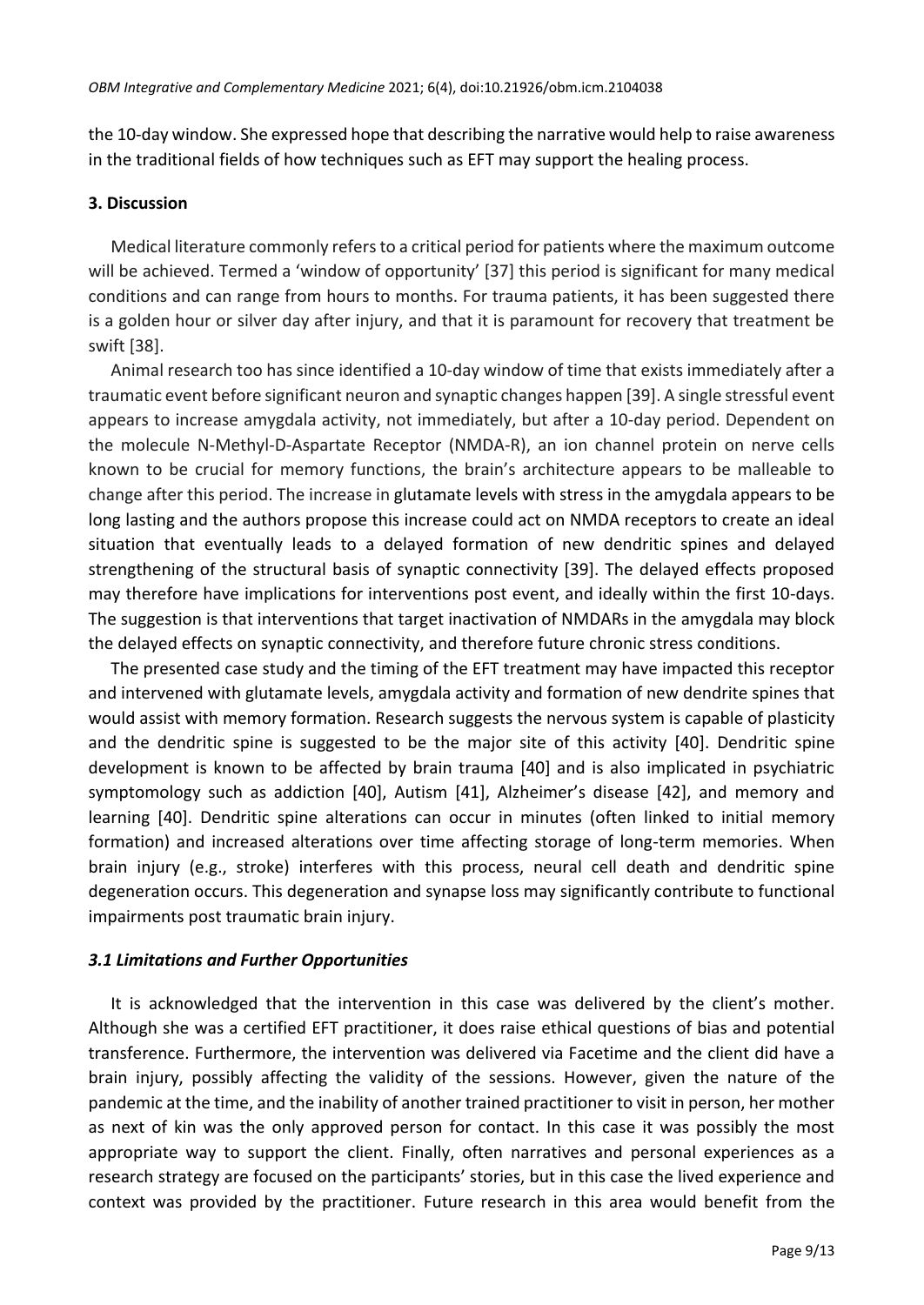patient's narrative, as well as a structured EFT intervention program for stroke patients, quantitative data examining the patient's psychological symptomatology and biomarker outcomes.

# *3.2 Conclusions*

The ability of interventions to impact dendritic degeneration and instead allow for regeneration post traumatic injury seems paramount. While this is an individual investigation of a stress reduction technique, the patient's outcomes and subsequent gains appear to flag that her stroke has not had the typical long-lasting effect one would expect. Reduction in cortisol levels [27, 28], inflammation and other biomarkers [29] have been previously noted in EFT research, and given the relationship of glutamate levels with stress in the amygdala within the window of opportunity, it is proposed interventions such as EFT may be highly effective to prevent long-term negative outcomes. While further research in humans on the 10-day window are naturally recommended, the ability to impact long-term changes through stress-reducing psychological interventions is promising.

## **Acknowledgments**

The authors acknowledge the patient for sharing her story and outcomes in this case study.

# **Author Contributions**

S.F. delivered the intervention and documented the qualitative notes. P.S. wrote the main paper.

## **Competing Interests**

Both authors may derive remuneration for presenting on the topic of EFT because of their level of expertise.

## **References**

- 1. Rudberg AS, Berge E, Laska AC, Jutterström S, Näsman P, Sunnerhagen KS, et al. Stroke survivors' priorities for research related to life after stroke. Top Stroke Rehabil. 2021; 28: 153- 158.
- 2. Barthels D, Das H. Current advances in ischemic stroke research and therapies. Biochim Biophys Acta Mol Basis Dis. 2020; 1866: 165260.
- 3. Rutten-Jacobs LC, Maaijwee NA, Arntz RM, Van Alebeek ME, Schaapsmeerders P, Schoonderwaldt HC, et al. Risk factors and prognosis of young stroke. The future study: A prospective cohort study. Study rationale and protocol. BMC Neurol. 2011; 11: 109.
- 4. Rutten-Jacobs LCA. Long-term prognosis after stroke in young adults. Nijmegen: Radboud University; 2014.
- 5. Cotoi A, Teasell R. Evidence-based review of stroke rehabilitation. London: EBRSR Research Group; 2018.
- 6. Nedeltchev K, der Maur TA, Georgiadis D, Arnold M, Caso V, Mattle HP, et al. Ischaemic stroke in young adults: Predictors of outcome and recurrence. J Neurol Neurosurg Psychiatry. 2005; 76: 191-195.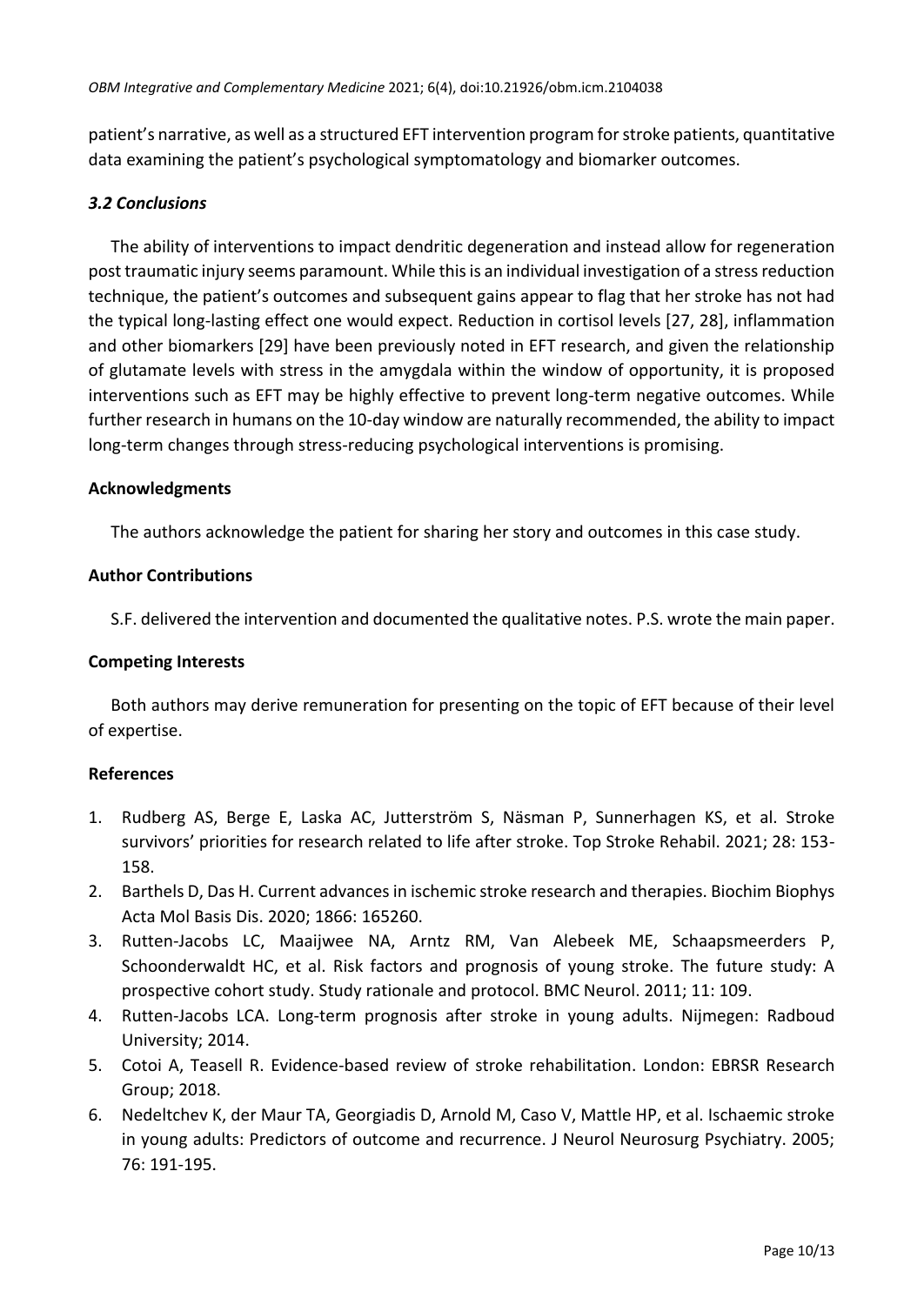- 7. Marini C, Russo T, Felzani G. Incidence of stroke in young adults: A review. Stroke Res Treat. 2010; 2011: 535672.
- 8. Marini C, Totaro R, De Santis F, Ciancarelli I, Baldassarre M, Carolei A. Stroke in young adults in the community-based L'Aquila registry: Incidence and prognosis. Stroke. 2001; 32: 52-56.
- 9. Waje-Andreassen U, Naess H, Thomassen L, Eide GE, Vedeler CA. Arterial events after ischemic stroke at a young age: A cross-sectional long-term follow-up of patients and controls in western Norway. Cerebrovasc Dis. 2007; 24: 277-282.
- 10. Waje-Andreassen U, Thomassen L, Jusufovic M, Power KN, Eide GE, Vedeler CA, et al. Ischaemic stroke at a young age is a serious event-final results of a population-based long-term follow-up in Western Norway. Eur J Neurol. 2013; 20: 818-823.
- 11. Saikaley M, Iruthayarajah J, Harnett A, Salter K, Foley N, Mehta S, et al. Post stroke depression (Chapter 18). In: Evidence-based review of stroke rehabilitation. London: EBRSR Research Group; 2018.
- 12. Jones F, Gage H, Drummond A, Bhalla A, Grant R, Lennon S, et al. Feasibility study of an integrated stroke self-management programme: A cluster-randomised controlled trial. BMJ Open. 2016; 6: e008900.
- 13. Kootker JA, Rasquin SM, Lem FC, van Heugten CM, Fasotti L, Geurts AC. Augmented cognitive behavioral therapy for poststroke depressive symptoms: A randomized controlled trial. Arch Phys Med Rehabil. 2017; 98: 687-694.
- 14. Visser MM, Heijenbrok-Kal MH, van 't Spijker A, Lannoo E, Busschbach JJ, Ribbers GM. Problemsolving therapy during outpatient stroke rehabilitation improves coping and health-related quality of life: Randomized controlled trial. Stroke. 2016; 47: 135-142.
- 15. Raglio A, Zaliani A, Baiardi P, Bossi D, Sguazzin C, Capodaglio E, et al. Active music therapy approach for stroke patients in the post-acute rehabilitation. Neurol Sci. 2017; 38: 893-897.
- 16. Gezer H, Karaahmet OZ, Gurcay E, Dulgeroglu D, Cakci A. The effect of aerobic exercise on stroke rehabilitation. Ir J Med Sci. 2019; 188: 469-473.
- 17. Topcuoglu A, Gokkaya NK, Ucan H, Karakuş D. The effect of upper-extremity aerobic exercise on complex regional pain syndrome type I: A randomized controlled study on subacute stroke. Top Stroke Rehabil. 2015; 22: 253-261.
- 18. Konecny P, Elfmark M, Horak S, Pastucha D, Krobot A, Urbanek K, et al. Central facial paresis and its impact on mimicry, psyche and quality of life in patients after stroke. Biomed Pap. 2014; 158: 133-137.
- 19. Hackett ML, Anderson CS, House A, Halteh C. Interventions for preventing depression after stroke. Cochrane Database Syst Rev. 2008; 3: CD003689.
- 20. Forster A, Brown L, Smith J, House A, Knapp P, Wright JJ, et al. Information provision for stroke patients and their caregivers. Cochrane Database Syst Rev. 2012. Doi: 10.1002/14651858.CD001919.pub3.
- 21. Knapp P, Young JO, House AL, Forster AN. Non-drug strategies to resolve psycho-social difficulties after stroke. Age Ageing. 2000; 29: 23-30.
- 22. Redfern J, McKevitt C, Wolfe CD. Development of complex interventions in stroke care: A systematic review. Stroke. 2006; 37: 2410-2419.
- 23. Kirkevold M, Bragstad LK, Bronken BA, Kvigne K, Martinsen R, Hjelle EG, et al. Promoting psychosocial well-being following stroke: Study protocol for a randomized, controlled trial. BMC Psychol. 2018; 6: 12.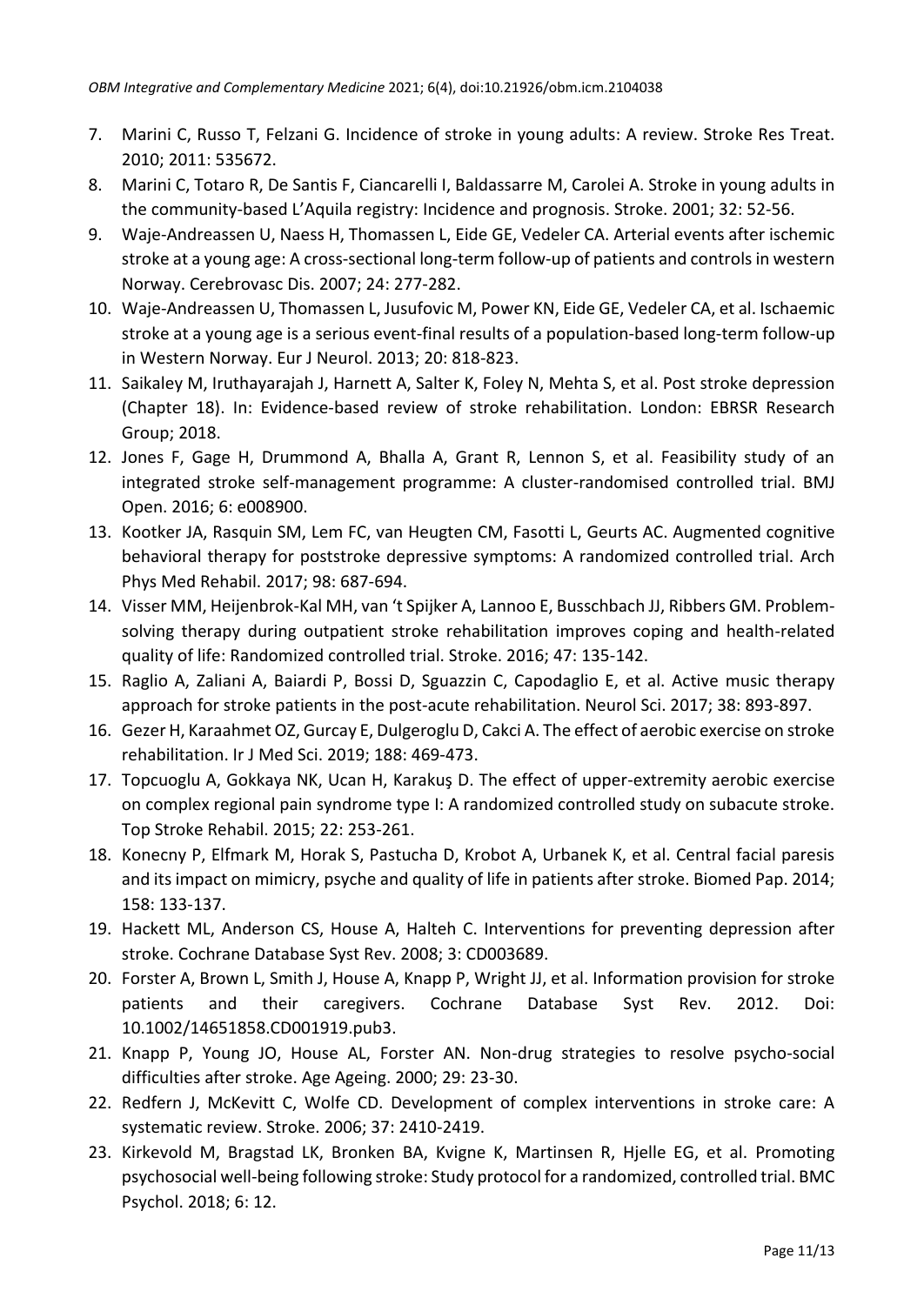- 24. Lanza M. Psychological impact of stroke: A recovering nurse's story. Issues Ment Health Nurs. 2006; 27: 765-774.
- 25. Church D. The EFT manual. Fulton: Energy Psychology Press; 2013.
- 26. Church D. Clinical EFT as an evidence-based practice for the treatment of psychological and physiological conditions. Psychology. 2013; 4: 645-654.
- 27. Church D, Yount G, Brooks AJ. The effect of emotional freedom techniques on stress biochemistry: A randomized controlled trial. J Nerv Ment Dis. 2012; 200: 891-896.
- 28. Stapleton P, Crighton G, Sabot D, O'Neill HM. Reexamining the effect of emotional freedom techniques on stress biochemistry: A randomized controlled trial. Psychol Trauma. 2020; 12: 869-877.
- 29. Bach D, Groesbeck G, Stapleton P, Sims R, Blickheuser K, Church D. Clinical EFT (Emotional Freedom Techniques) improves multiple physiological markers of health. J Evid Based Integr Med. 2019; 24: 2515690X18823691.
- 30. Church D, Yount G, Rachlin K, Fox L, Nelms J. Epigenetic effects of PTSD remediation in veterans using clinical emotional freedom techniques: A randomized controlled pilot study. Am J Health Promot. 2018; 32: 112-122.
- 31. Clond M. Emotional freedom techniques for anxiety: A systematic review with meta-analysis. J Nerv Ment Dis. 2016; 204: 388-395.
- 32. Church D, Stapleton P, Yang A, Gallo F. Is tapping on acupuncture points an active ingredient in Emotional Freedom Techniques? A systematic review and meta-analysis of comparative studies. J Nerv Ment Dis. 2018; 206: 783-793.
- 33. Nelms JA, Castel L. A systematic review and meta-analysis of randomized and nonrandomized trials of clinical emotional freedom techniques (EFT) for the treatment of depression. Explore. 2016; 12: 416-426.
- 34. Sebastian B, Nelms J. The effectiveness of emotional freedom techniques in the treatment of posttraumatic stress disorder: A meta-analysis. Explore. 2017; 13: 16-25.
- 35. Wolpe J. The practice of behavior therapy. 2nd ed. New York: Pergamon Press; 1973.
- 36. McLeod J. Case study research in counselling and psychotherapy. London: SAGE Publications; 2012.
- 37. Kitzinger J, Kitzinger C. The 'window of opportunity'for death after severe brain injury: Family experiences. Sociol Health Illn. 2013; 35: 1095-1112.
- 38. Lerner EB, Moscati RM. The golden hour: Scientific fact or medical "urban legend"? Acad Emerg Med. 2001; 8: 758-760.
- 39. Yasmin F, Saxena K, McEwen BS, Chattarji S. The delayed strengthening of synaptic connectivity in the amygdala depends on NMDA receptor activation during acute stress. Physiol Rep. 2016; 4: e13002.
- 40. Frankfurt M, Luine V. The evolving role of dendritic spines and memory: Interaction(s) with estradiol. Horm Behav. 2015; 74: 28-36.
- 41. Sudhof TC. Neuroligins and neurexins link synaptic function to cognitive disease. Nature. 2008; 455: 903-911.
- 42. Dorostkar MM, Zou C, Blazquez-Llorca L, Herms J. Analyzing dendritic spine pathology in Alzheimer's disease: Problems and opportunities. Acta Neuropathol. 2015; 130: 1-19.